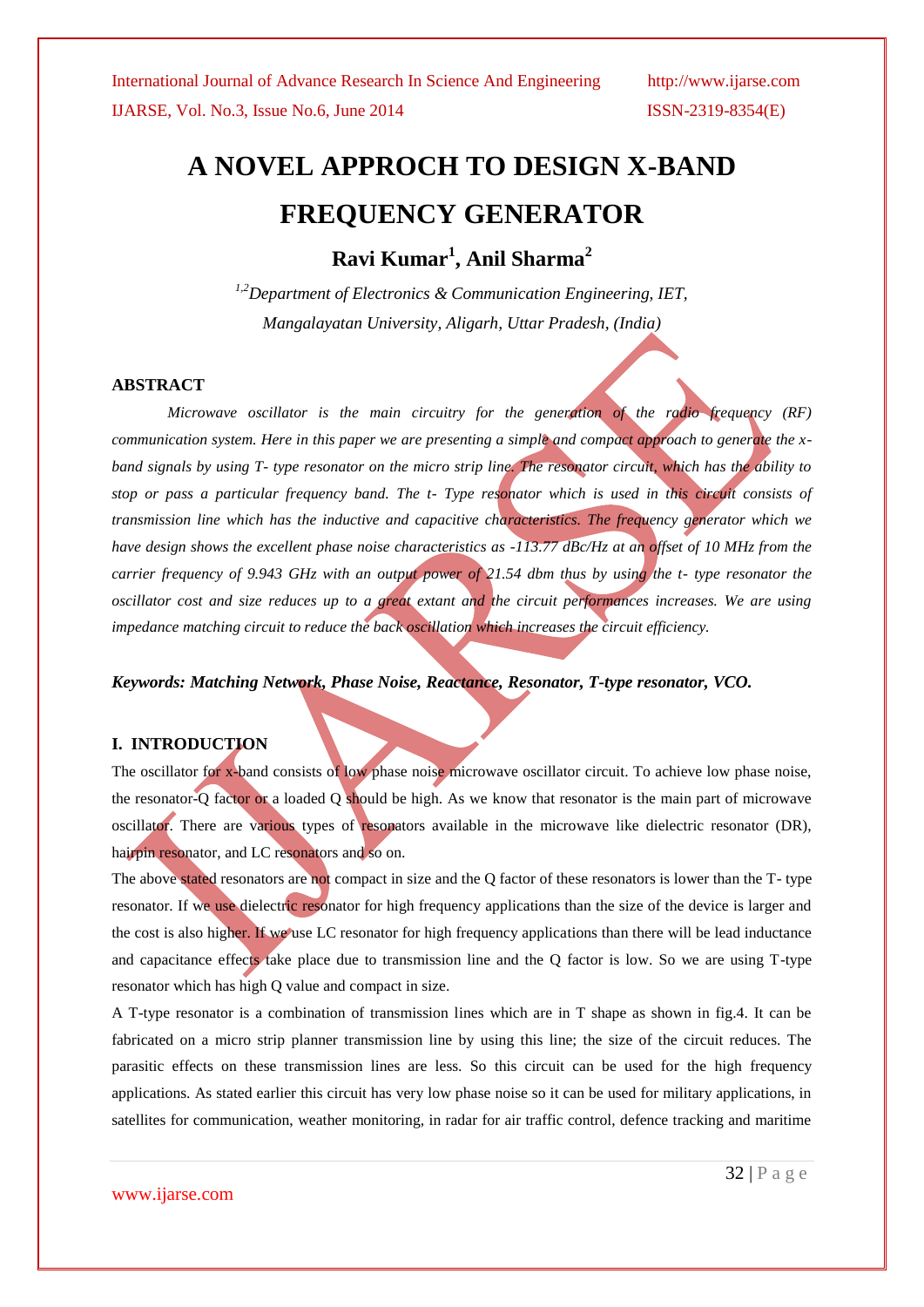vessel traffic control. Due to shorter wavelength of X-band it provides high resolution imaging for target identification and discrimination.

### **II. MICROWAVE OSCILLATOR**

Generally a microwave oscillator consists of an active device with negative resistance, a frequency determining network with a resonator at the input side and output impedance matching network at the output side. Here we are using an excellent low noise Hetero-junction FET (NE4210S01) as an active device and a high-Q Varactor diode (SMV1232-079LF) in the frequency selective network. The above mentioned device has low cost.

When we apply a fixed voltage across the Varactor diode than the reactance at the output of resonator is constant which decides the frequency of oscillation. If the applied voltage across the diode varies then the frequency of oscillation also varies due to variation in the reactance and the capacitance of the circuit.

T- Type resonator as shown in fig.1. The impedance  $Z_0$  is 50 ohm and length of the transmission line  $L_1$ ,  $L_2$  and L<sup>3</sup> are 3mm, 4.14mm and 6.03mm respectively. The T- type resonator can be used as singal series microstrip line resonator by removing  $L_3$  from the resonator circuit but the length is sensitive which changes the tunable reactance as compared to the T-type resonator.



As mentioned earlier the T-type resonator has high Q- value as:

$$
Q_L = W0 \, / \Delta W
$$

Where ∆W is the difference in 3db bandwidth of insertion loss.

[www.ijarse.com](http://www.ijarse.com/)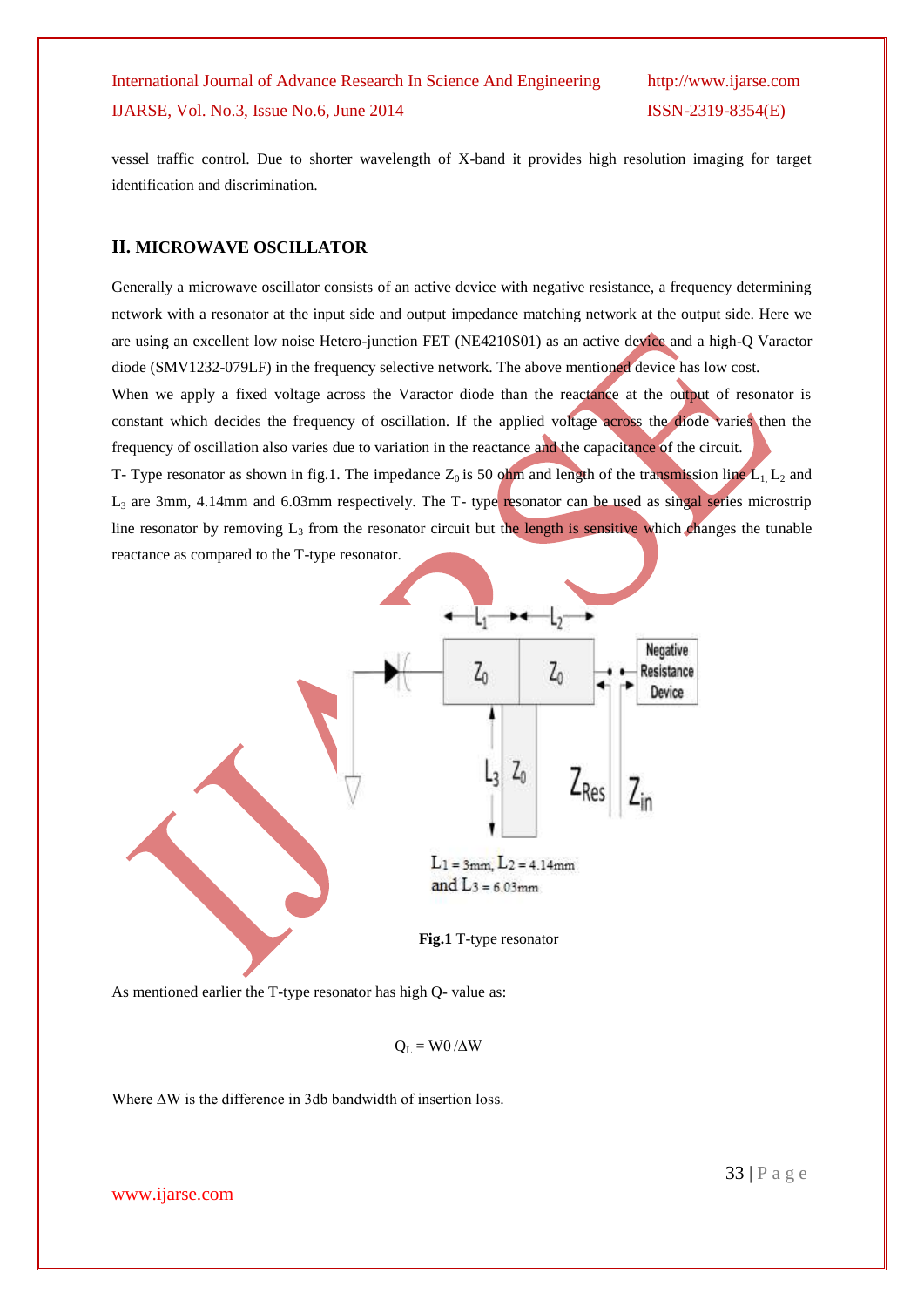# **III. DESIGN AND SIMULATION**

We have designed and simulated a Resonator which has high Q value and integrated with microwave oscillator. The negative of the circuit was designed in the PCB designing lab. The whole circuit was simulated and tested by the Agilent's ADS 2008 as shown in fig 2.

The T-type resonator has the DC blocking capacitor of 100nf and the microstrip line of 120  $\Omega$ . Which is shunted with a impedance (100  $\Omega$ ) microstrip radial stub. Other blocking capacitors as shown in fig.4 are used with T network to block the DC sign also that only the RF signal power is coupled to the FET (NE4210S01).



**Fig.2 Schematic Layout Of The X- Band Oscillator Fig. 3 Output Impedance Matching Network**

To unstable the transistor the positive feedback is applied with an external by pass capacitor of 1.5pf. The instability of the network is ensured by barkhusen's criteria as the stability factor for the unstable network should be less than 1.



**Fig. 4 Fabricated Circuit of the X-Band Oscillator**

[www.ijarse.com](http://www.ijarse.com/)

34 | P a g e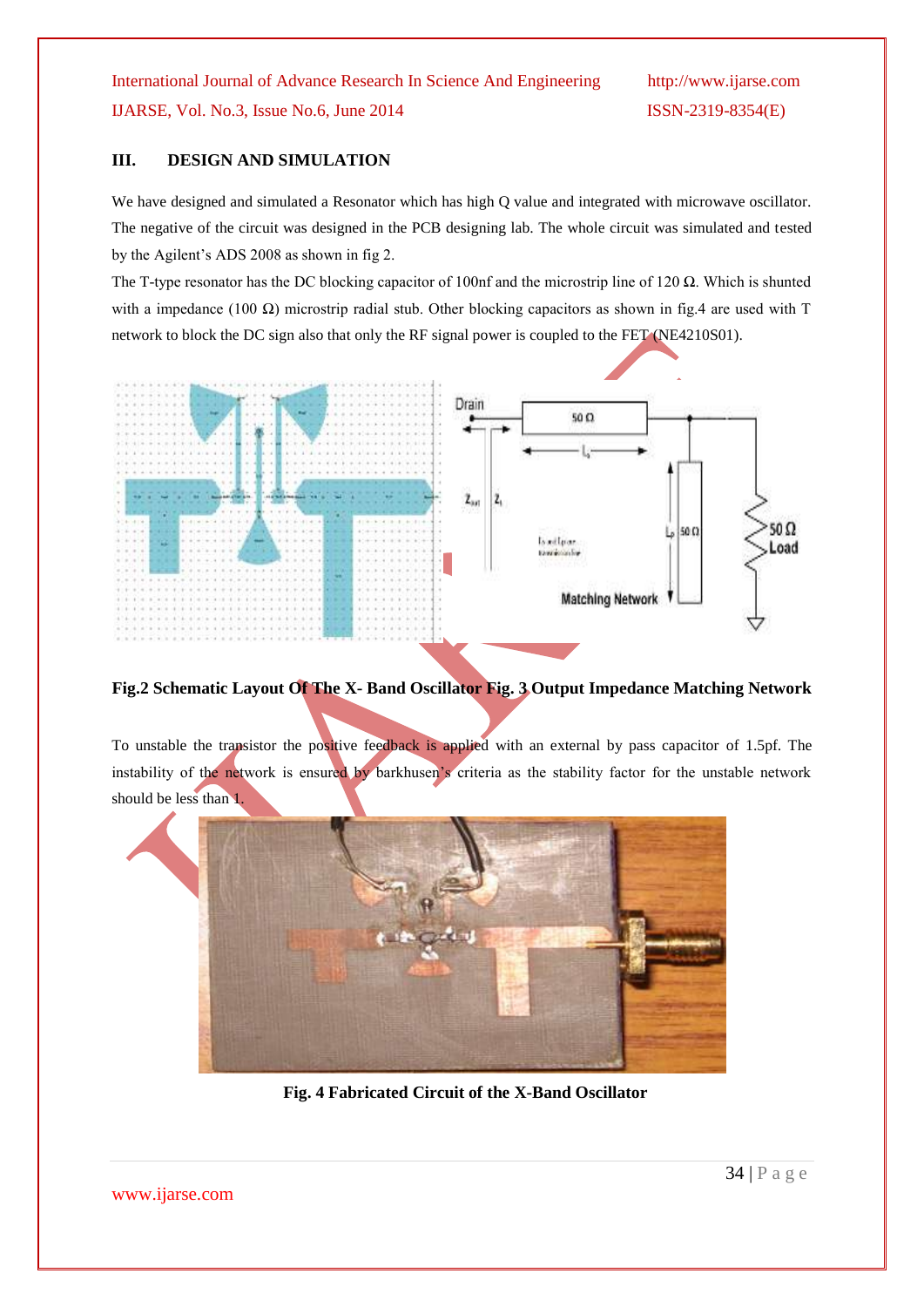The fabricated circuit as shown in above fig. 4 has all the parts of an oscillator. It has the frequency selective network that is resonator and the active device for oscillation as FET and at the output side the impedance matching network which reduces the back oscillations and provides the frequency signal for X-band.

### **IV DIMENSIONS OF THE CIRCUIT**

The dimensions of the circuit are calculated by the Agilent's ADS. This has the facility to calculate the dimensions of all the transmission line and the angle of the radil stubs. By using we can find out the gaps between the terminals of the active and passive devices.

| Structure                      |                                                               | Width<br>(mm)                 | Length<br>(mm)                            |  |
|--------------------------------|---------------------------------------------------------------|-------------------------------|-------------------------------------------|--|
| Resonator                      | for passive<br>components                                     | 3.69                          | $L_1 = 3$<br>$L_2 = 4.14$<br>$L_3 = 6.03$ |  |
| Output<br>Matching<br>Network  | (a) Open<br>Shunt<br>Stub                                     | 3.69                          | 12.53                                     |  |
|                                | (b) Series<br>transmission<br>Line                            | 3.69                          | 2.36                                      |  |
| Bias-Tee<br>Network            | $(a)$ for<br>varactor<br>diode                                | 0.7                           | 9.3                                       |  |
|                                | $(b)$ for<br>transistor's<br>gate                             | 0.7                           | 9.3                                       |  |
|                                | $(c)$ for<br>transistor's<br>drain                            | 0.7                           | 8.456                                     |  |
|                                | (d)<br>Microstrip<br>60 <sup>0</sup><br>radial<br>stub(100nf) | 0.31<br>$\theta = 60^{\circ}$ | 6.0                                       |  |
| Negative<br>resistance<br>cell | <b>Bypass</b><br>capacitor(600<br>radial stub)                | 0.7<br>$\theta = 60^{\circ}$  | 4.85052                                   |  |
| Gaps                           | (a)for diode                                                  | 0.7                           | 8.456                                     |  |
| between<br>microstrip          | (b) for gate<br>and source                                    | 2                             |                                           |  |
| lines                          | (c) for source<br>and drain                                   | 1.9                           |                                           |  |
|                                | (e) for<br>blocking<br>Capacitor<br>pad                       | 2                             |                                           |  |

**Table 1. Dimensions of the Oscillator Design**

[www.ijarse.com](http://www.ijarse.com/)

35 | P a g e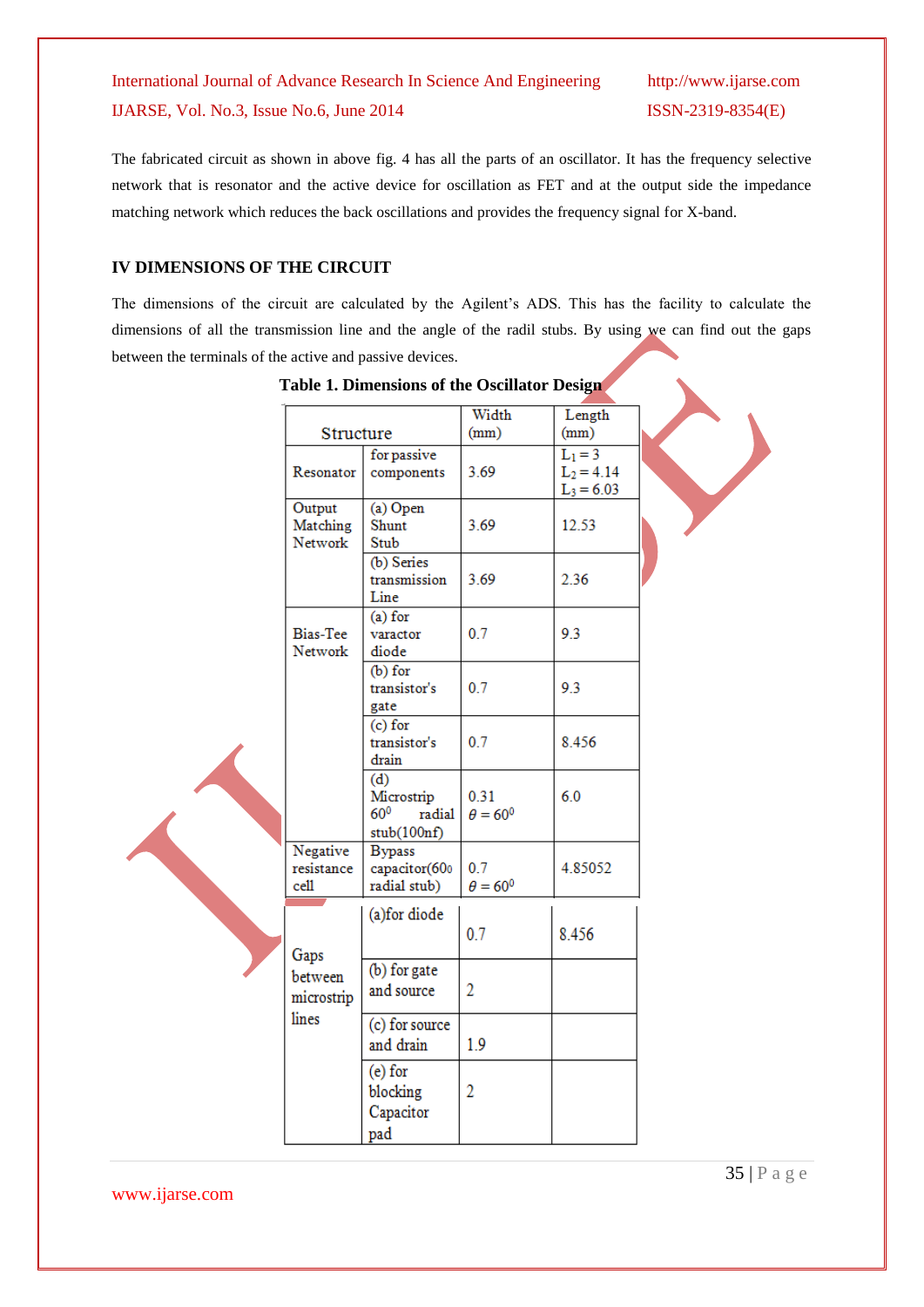### **V RESULTS AND DISCUSSION**

The fabricated microwave oscillator is shown in fig.4. The T-type resonator was measured using an Agilent (HP) 8510C vector network analyzer (VNA). The parameters of the designed hardware are shown in fig.5 and fig.6. When we apply reverse bias voltage across the transistor as  $V_{GS} = -0.7$  V and  $V_{DS} = +2$  V than the oscillating frequency or output frequency is 9.9435 GHz which is an X-band frequency with an output power level of 21.5 dbm as shown in fig.6.



Now by the formula given in equation (1) we have calculated the phase noise that is -113.77 dbc/Hz. Which is better than the other oscillators as given in the table 2?

[www.ijarse.com](http://www.ijarse.com/)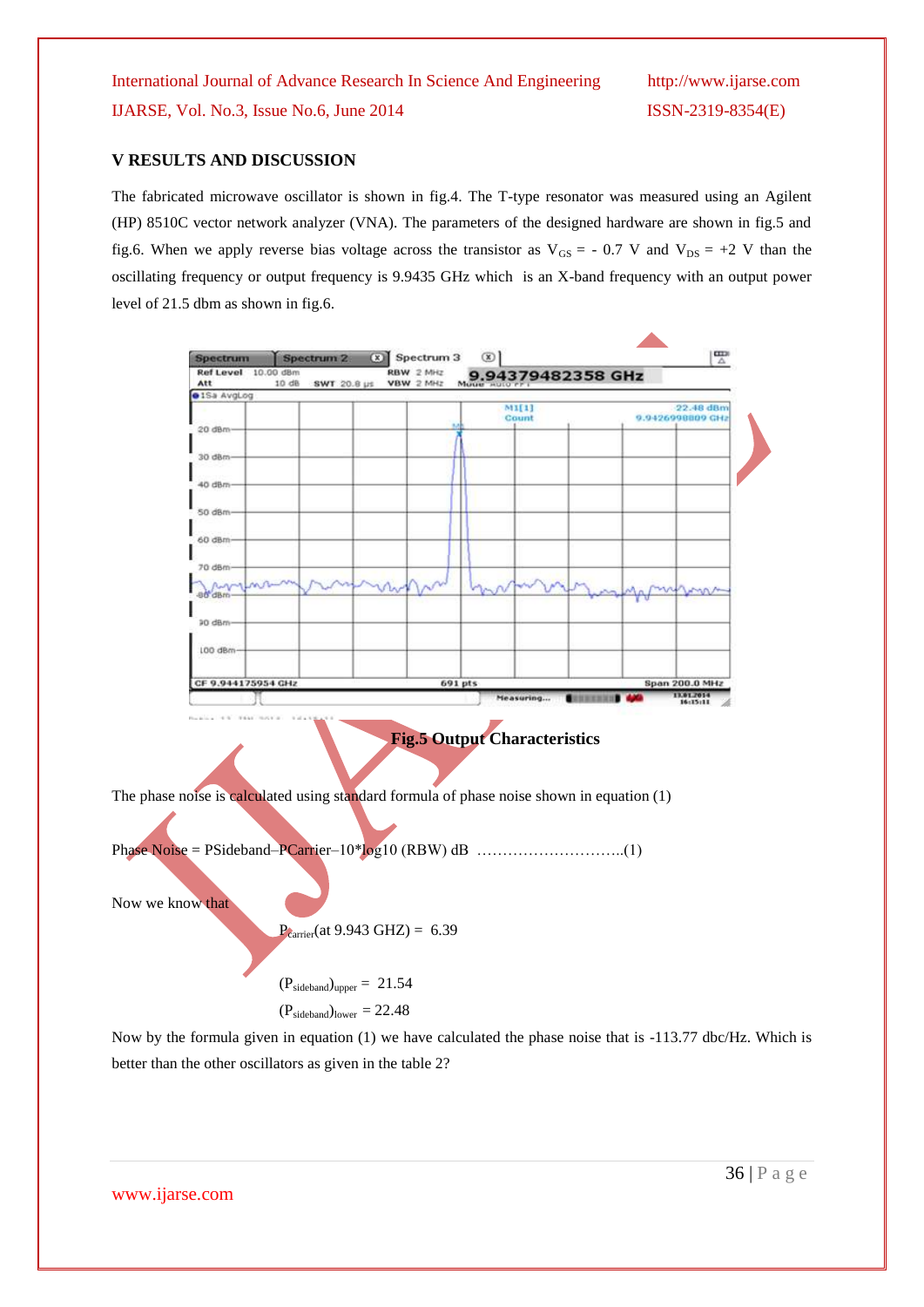

**Fig.6 Output Characteristics**

**Comparison of the present result with reported results**

# **Table 2. Comparison of Present Result with Previous Results**

| References        | Oscillation<br>Frequency<br>(Ghz) | Output<br>Power<br>(dbm) | Phase<br>noise<br>(dbc/hz) |
|-------------------|-----------------------------------|--------------------------|----------------------------|
| 2002 <sup>1</sup> | 10                                | 10.16                    | $-95.6$                    |
| 2006 <sup>2</sup> | 10                                | 6                        | $-92$                      |
| 20074             | 92                                | 10.87                    | $-101.4$                   |
| $2011^{5}$        | 9.09                              | 15.23                    | $-103.08$                  |
| Present<br>work   | 9.94                              | 21.54                    | $-113.77$                  |

[www.ijarse.com](http://www.ijarse.com/)

37 | P a g e